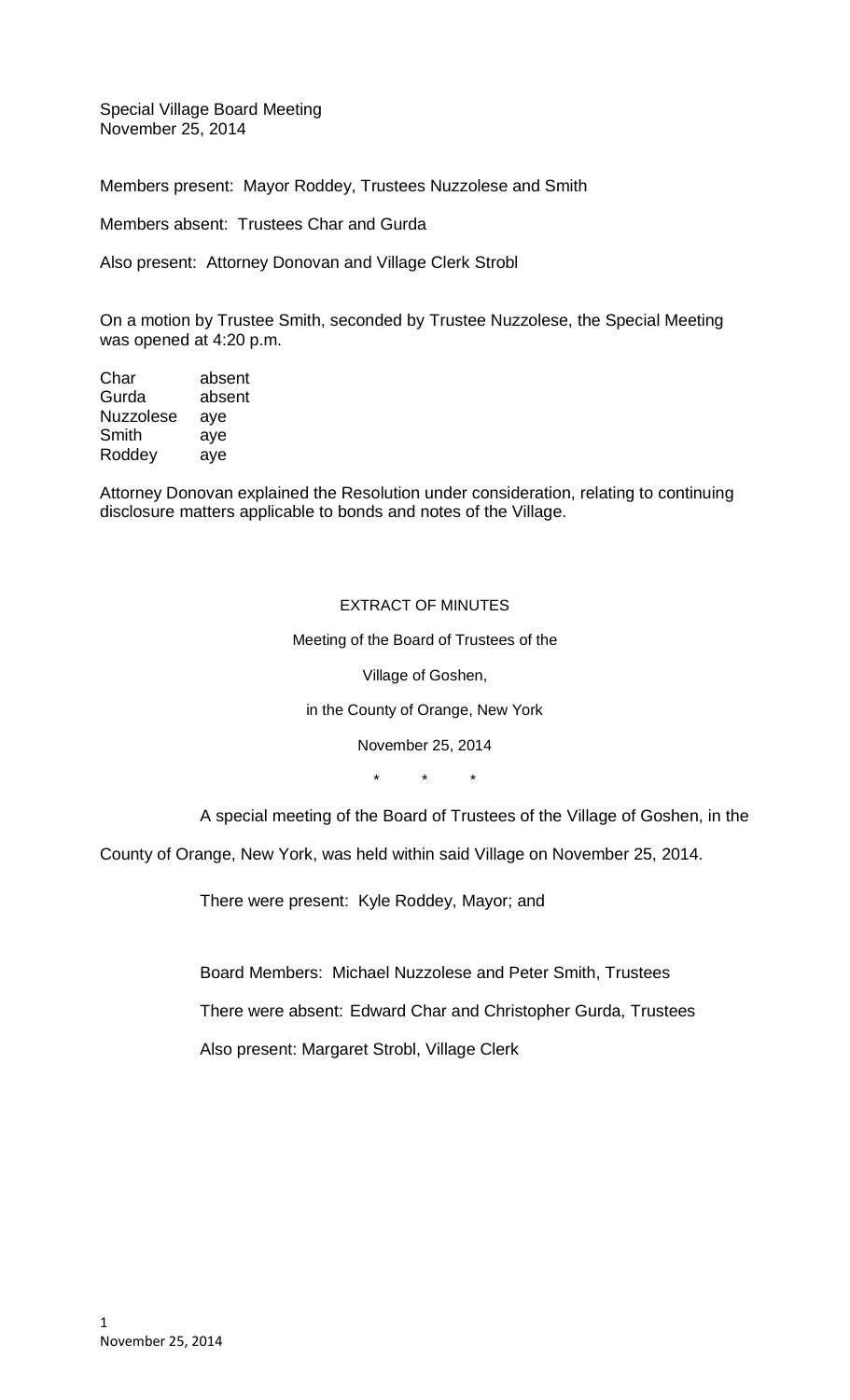Trustee Smith offered the following resolution and moved its adoption:

# **RESOLUTION OF THE VILLAGE OF GOSHEN, IN THE COUNTY OF ORANGE, NEW**

# **YORK, RELATING TO CONTINUING DISCLOSURE MATTERS APPLICABLE TO**

# **BONDS AND NOTES OF THE VILLAGE AND AUTHORIZING CERTAIN ACTIONS IN**

### **CONNECTION THEREWITH**

**WHEREAS**, the Village of Goshen, in the County of Orange, State of New York (the "Village") has previously issued its bonds, bond anticipation notes and/or other debt obligations (collectively, the "Bonds"); and

**WHEREAS**, in connection with the issuance of certain of the Bonds and for purposes of assisting underwriters/purchasers to comply with Rule 15c2-12 under the Securities Exchange Act of 1934, the Village has covenanted and/or entered into one or more undertakings or agreements to provide continuing disclosure (the "Continuing Disclosure Obligation") to the public marketplace; and

**WHEREAS**, in general the Continuing Disclosure Obligation requires the Village to file certain financial information and notice of certain events in specified places and at specified times; and

**WHEREAS**, the Division of Enforcement (the "Enforcement Division") of the U.S. Securities and Exchange Commission (the "SEC") announced its Municipalities Continuing Disclosure Cooperation Initiative (the "Initiative"), to address potentially materially inaccurate descriptions in official statements (made innocently, inadvertently or otherwise) of prior compliance with continuing disclosure obligations by municipalities; and

**WHEREAS**, Village's financial advisor has examined and reviewed the Village's Continuing Disclosure Obligation and previous continuing disclosure filings and reported the status of the Village's compliance with its Continuing Disclosure Obligation; and

**WHEREAS**, the Village has received such report, and such report has been reviewed with its bond counsel; and

**WHEREAS**, as a result of such review, it may be desirable for the Village to take advantage of the Initiative by submitting one or more Questionnaires to the Enforcement Division identifying a statement with respect to prior compliance with its Continuing Disclosure Obligation that is potentially materially inaccurate, which terminology shall include statements made innocently, inadvertently or otherwise, and stating its intention to consent to applicable settlement terms under the Initiative, if any; and

**WHEREAS**, after consultation with its financial advisor and bond counsel, the Village is desirous of authorizing the submission of one or more Questionnaires to the Enforcement Division;

#### **NOW, THEREFORE, BE IT RESOLVED BY THE VILLAGE BOARD OF THE VILLAGE OF GOSHEN, IN THE COUNTY OF ORANGE, NEW YORK, AS FOLLOWS:**

Section 1. Authorization to Submit Questionnaire. The Mayor, the Deputy Mayor, (if any), Village Treasurer, Village Clerk and Village Attorney are each hereby authorized to take advantage of the Initiative by executing and submitting on behalf of the Village one or more Questionnaires to the Enforcement Division by the December 1, 2014, deadline established by the Initiative.

Section 2. Various Incidental Actions. The Mayor, the Deputy Mayor (if any), Village Treasurer, Village Clerk and Village Attorney are each hereby authorized to execute and deliver all documents and instruments and to do all matters and things as may be necessary, useful, convenient or desirable in connection with the foregoing.